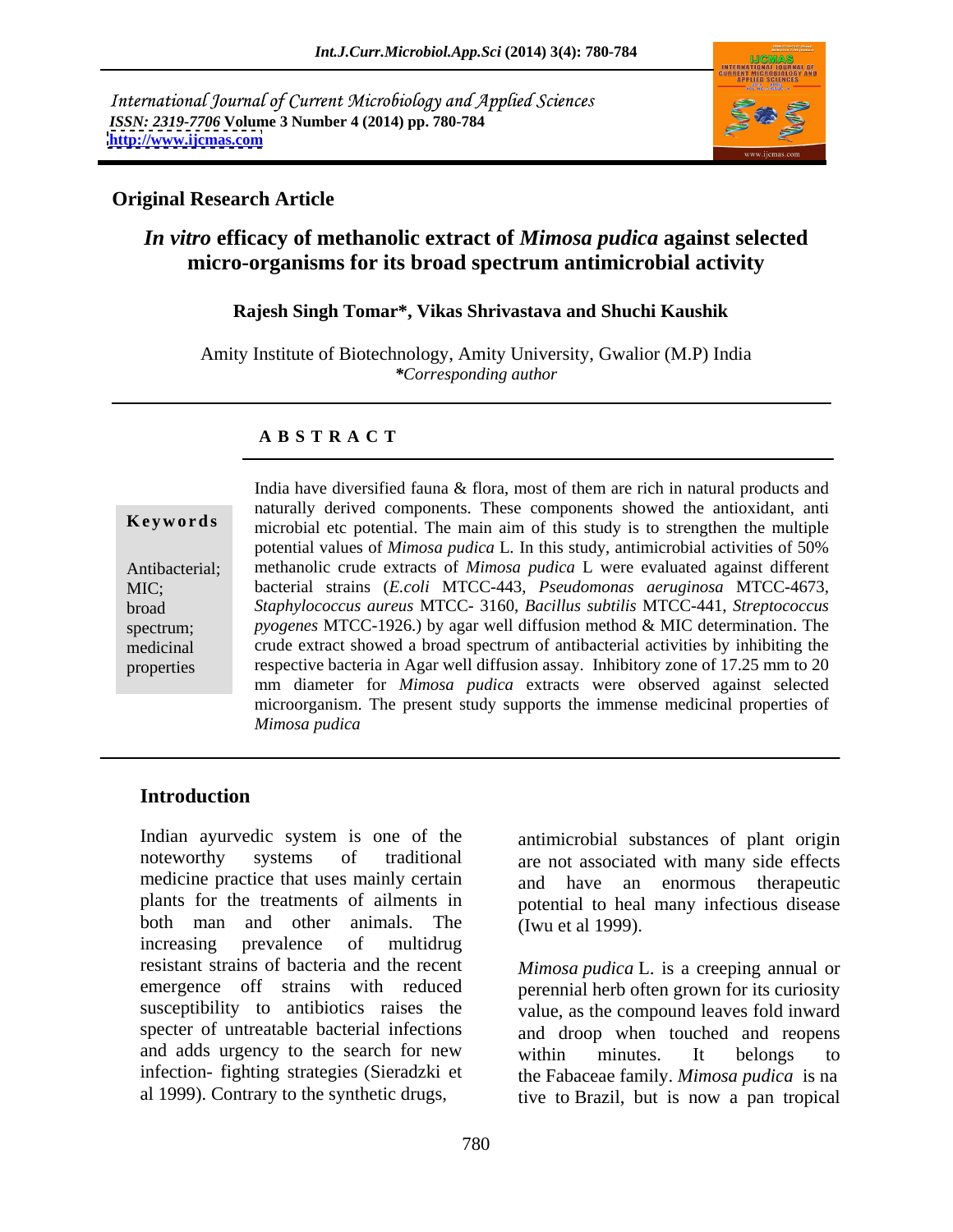weed. The other names given to this plant plants. are Humble plant, Shame plant, Touch me not, Sleeping grass (Tropical Biological Association), Prayer plant, The species were dried in entitled in entity is a latin equivalent for for extraction. epithet "pudica" is a latin equivalent for "Bashful" or "Shrinking", because of its curious nature and easy procreation. The stem is erect in young plants, but becomes creeping or trailing with age. The plant 20gm of the *Mimosa Pudica* leaves grows to a height of 1.5m (5 ft). The leaves are bipinnately compound, with one methanol to prepare the extract. Extraction or two pinnae pairs and 10-26 leaflets per pinna. The petioles are also prickly and on close examination, it is seen that **Micro-organisms used** the floret petals are red in their upper part and the filaments are pink to lavender. The Bacterial strains were procured from fruit consists of clusters of 2-8 pods of 1-<br>Microbial Test Culture Collection 2cm long each, prickly on the margins. (MTCC), Institute of Microbial The pods break into 2-5 segments and Technology (IMTECH), Chandigarh, contain pale brown seeds 2.5mm long Punjab. The accession no. of bacterial (Vaidyaratanm et al 2011). The strains was E.coli MTCC-443,

This plant has a history of use for the treatment of various ailments and the most Bacillus subtilis MTCC-441, commonly used plant part for this purpose Streptococcus pyogenes MTCC-1926. is the root but flowers, bark and fruit can These were maintained on mueller hinton also be utilized. Several research works agar slants. All the isolates were sub have been carried out to study about cultured regularly in mueller hinton broth the antimicrobial activity of the plant (Palacious et al 1991, Ojalla et al 1999, Gandhiraja et al 2009). The antimicrobial activity was attributed to the presence of bioactive constituents like terpenoids, phenols, tannins, saponins and coumarin (Gandhiraja et al 2009). The present study intended to study about the antibacterial

Pudica Linn were first collected from the

These leaves were washed thoroughly 10-15 minutes with running tap water and then with sterile water. They were dried in shade, powdered and used for extraction.

### **Preparation of solvent extractions:**

powder was dissolved in 100 ml of 50% was done by Soxhlet Apparatus

### .**Micro-organisms used**

Microbial Test Culture Collection (MTCC), Institute of Microbial Technology (IMTECH), Chandigarh, strains was *E.coli* MTCC-443, *Pseudomonas aeruginosa* MTCC-4673, *Staphylococcus aureus* MTCC- 3160, *Bacillus subtilis* MTCC-441, *Streptococcus pyogenes* MTCC-1926. These were maintained on mueller hinton and slants.

### **Screening for antibacterial activity**

flavonoids, glycosides, alkaloids, quinines, modified well diffusion assay method activity of the plant extracts in the study. The inoculums for each of *Mimosa pudica* against selected microorganism were prepared in luria microbes. broth medium, incubated overnight and **Materials and Methods plates.** Then extract and control were **Collection of plant material:** 37<sup>°</sup>C for 24 hours. The results were Leaves: The Fresh leaves of Mimosa growth inhibition. Clear inhibition zones Antimicrobial activity was tested using a (Perez *et al* 1990). Crude extract powder were dissolved in the 50% methanolic solvents. Pure solvent were used as control spreaded with a sterile swab into petri added in well of plate and incubated at recorded by measuring the zones of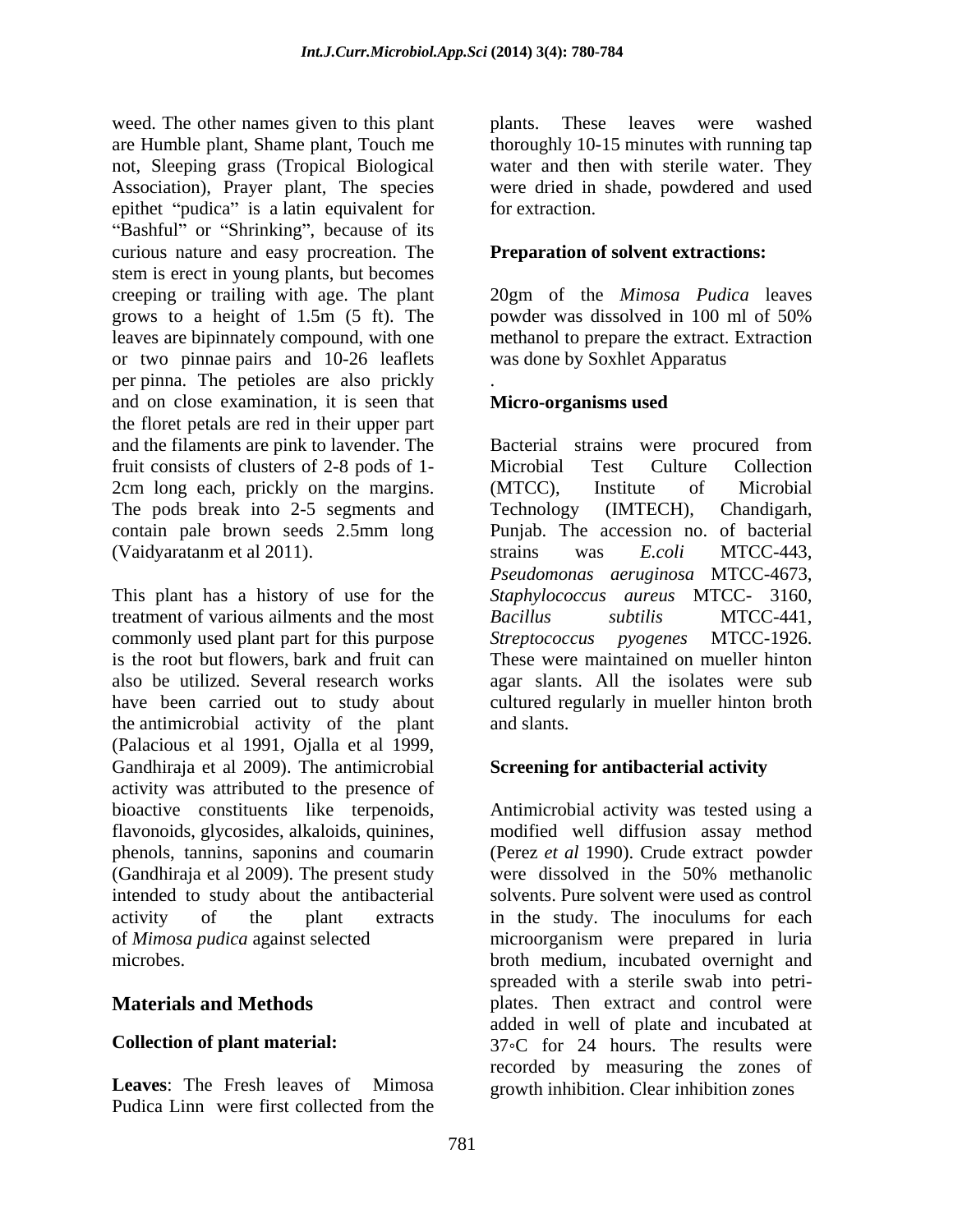

**Fig.1** Antibacterial activity of Methanolic extract of *Mimosa pudica* Leaves

**Fig.2** MIC activity of Methanolic extract of *Mimosa pudica* Leaves

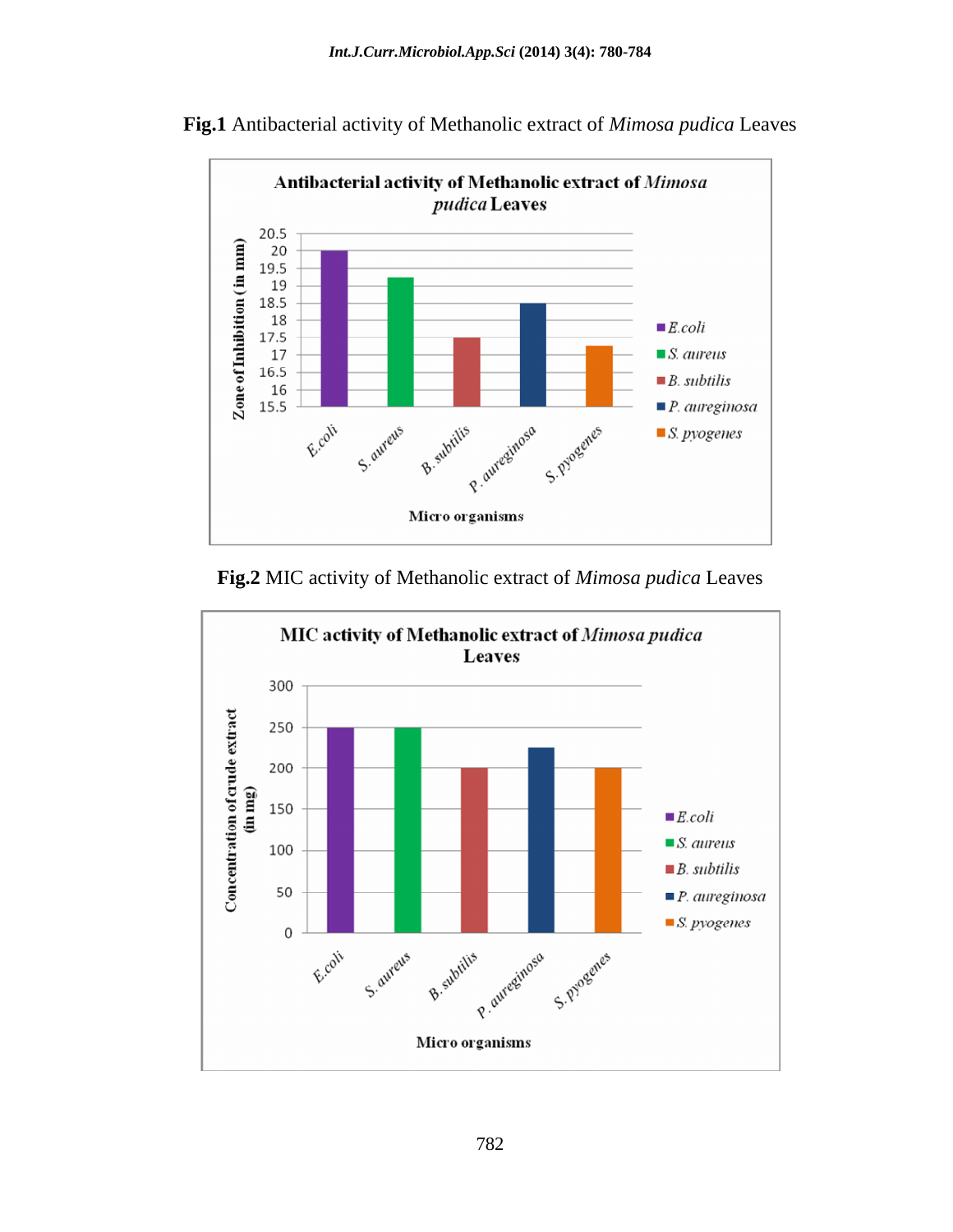around well indicated the presence of *pyogenes* showed significant activity the antimicrobial activity. All data on lowest concentration of 200mg/ml, In antimicrobial activity were average of triplicate. Tetracycline was used as positive control and solvents were used as

The minimum inhibitory concentration support of previous studied. (MIC), is the lowest concentration of of Methanolic crude extract of *Mimosa pudica* Leaves (NCCLS, 2000) extracting secondary metabolities

MTCC-443, *Pseudomonas aeruginosa*  MTCC- 3160, *Bacillus subtilis* MTCC- 441, *Streptococcus pyogenes* MTCC-1926*.* 

*Mimosa pudica* Leaves, in which *E.coli*, *Staphylococcus aureus* showed the highest 19.25 mm respectively) whereas *Bacillus Pseudomonas aeruginosa* showed the future direction for investigation. moderate activity (18.5 mm).

Figure 2 shows the result of Minimum Inhibitory Concentration of 50% Sieradzki K, Robert RB, Haber SW and Methanolic extract of *Mimosa pudica* Leaves, against all the selected bacteria, in which *E.coli*, *Staphylococcus aureus* with methicillin-resistant showed significant results at concentration of 250 mg/ml whereas *Bacillus subtilis*, *S.* 

addition to these *Pseudomonas aeruginosa* showed the activity on 225 mg/ml.

negative control. Methanol extract of *M. pudica* showed **Minimum Inhibition Concentration:** bacterial strains (3 gram positive and gram material, which inhibits the growth of an 2012, Mohan et al 2011). The methanol organism. It was determined by broth tube extract of the *M. pudica* was most dilution method, which is based on effective in inhibition of the bacterial cultures containing different concentration growth. It is suggested that polar solvent **Results and Discussion** than aqueous extracts (Banso et al 2007). Antibacterial activity & MIC of 50% may attributed to the presence of bioactive Methanolic extract of *Mimosa pudica* constituents like terpenoids, flavonoids, Leaves were checked against *E.coli*  glycosides, alkaloids, quinines, phenols, MTCC-4673, *Staphylococcus aureus* (Gandhiraja et al 2009) antibacterial activities against all five negative bacteria). Our results are in support of previous studied. (Muthukumaran et al 2011, Arokiyaraj et methanol was most successful in extracting secondary metabolites responsible for the antibacterial property than aqueous extracts (Banso et al 2007). The antimicrobial activity of *M. pudica* tannins, saponins and coumarin

Figure 1 shows the result of antibacterial be employed in the formulation of activity of 50% Methanolic extract of antimicrobial agents for the treatment of activity with zone of inhibition (20 mm, purification of these phytoconstituents and *subtilis*, *S. pyogenes* showed the lowest antimicrobial potencies and toxicological activity with the zone of inhibition (17.5 evaluation with the view to formulating mm, 17.25 mm respectively), moreover novel chemotherapeutic agents should be It may be concluded from study that bioactive compounds from *M. pudica* can various bacterial and fungal infections. Moreover isolation, identification and determination of their respective

# **References**

Sieradzki K, Robert RB, Haber SW and Tomasz A. 1999, The development of vancomycin resistance in a patient with methicillin-resistant Staphylococcus aureus infection, N